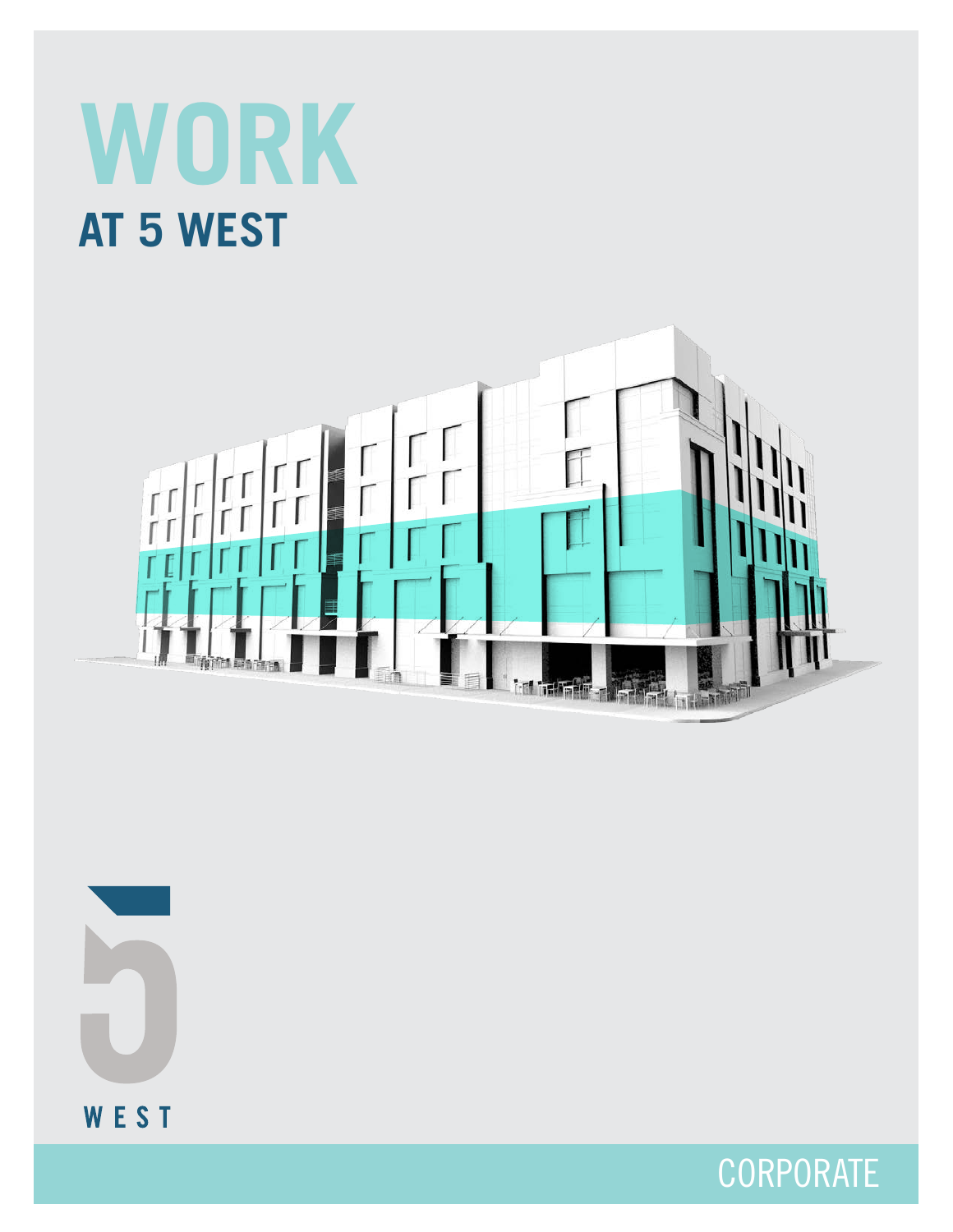



#### **Living and Working In Downtown Bozeman**

**Introducing 5 West** - where life, work, and play converge in the vibrant heart of Downtown Bozeman.

Just one block from Bozeman's historic Main Street, 5 West's high-visibility makes it the ideal location for restaurants and retail stores to thrive. On its ground level, street-facing storefronts make for spaces that are as inviting to passers-by as they are inspiring to the entrepreneurs who will inhabit them.

5 West's second and third floors are perfect for small-to-mid-size corporations desiring headquarters in the heart of downtown Bozeman. Proximity to Yellowstone International Airport, the downtown hub of professional and governmental activity and walking distance to over ninety

restaurants, boutiques, bars and coffee shops make these high-tech, convenient office spaces an asset to any enterprise.

Perched on 5 West's fourth and fifth floors are brilliantly-designed homes for individuals, couples, and small families. Studios are ideal for the single professional, while one- and twobedroom floorplans meet the need for more spacious living. Stunning views of the Bozeman landscape and lively downtown scene make each residence a uniquely warm home with its own character.

**Celebrate a mixture of living, working, and playing in the heart of downtown. Welcome to 5 West.** 



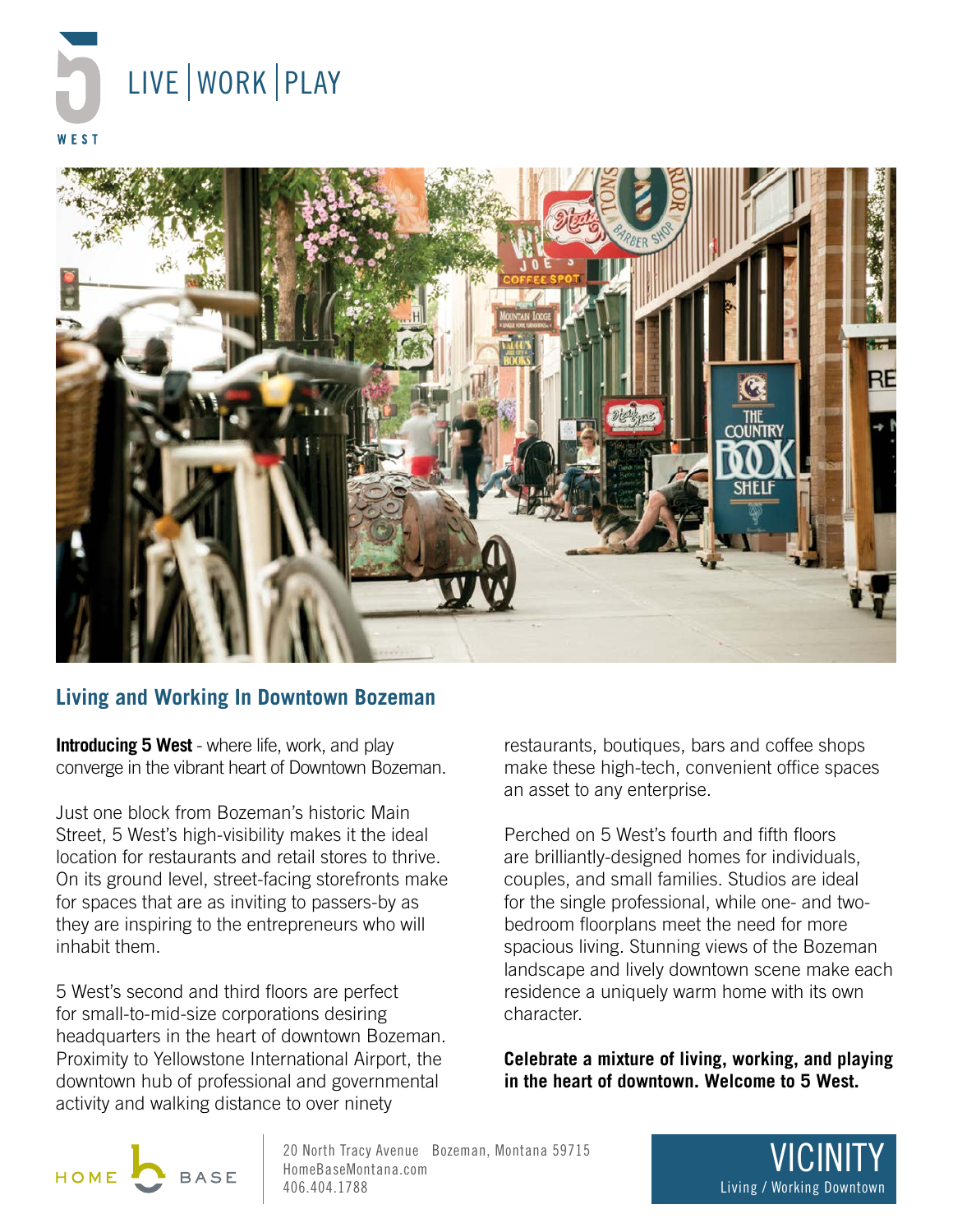





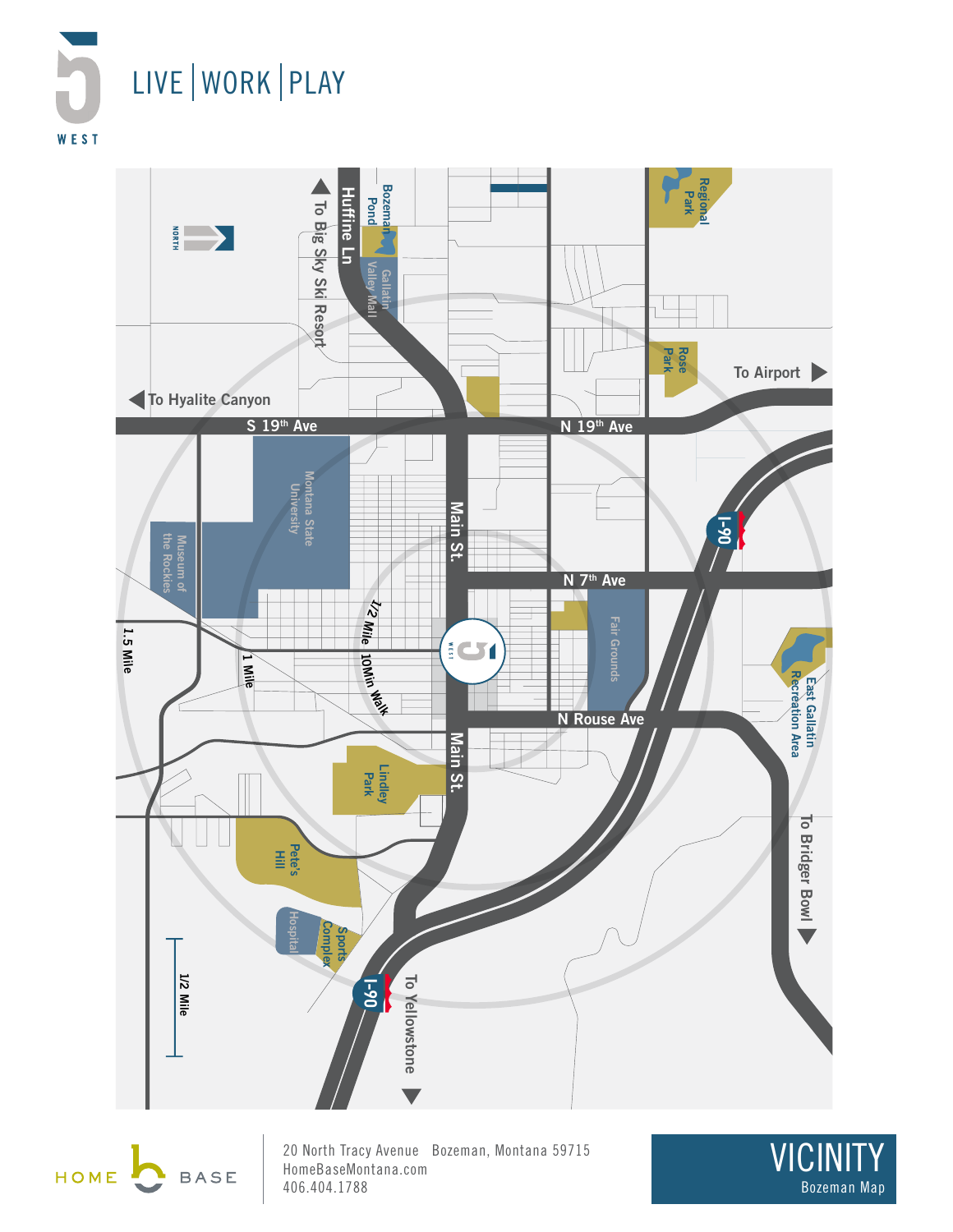LIVE | WORK | PLAY **WEST** 



"5 W Mendenhall St has a Walk Score of 94 out of 100. This location is a Walker's Paradise so daily errands do not require a car." - Walkscore.com

|                              |               |                                  |                         | <b>Downtown Vicinity Amenities</b> |                                 |
|------------------------------|---------------|----------------------------------|-------------------------|------------------------------------|---------------------------------|
| 85                           |               | 353                              | 185                     |                                    | 70                              |
| <b>Restaurants</b><br>& Bars | <b>Hotels</b> | Service<br><b>Proffessionals</b> | Retail<br><b>Stores</b> | Grocery<br><b>Stores</b>           | Miles of<br><b>Trail Access</b> |

#### **1 Element by Westin Hotel**

A LEED certified hotel, The Element Hotel by Westin is slated for completion in June of 2015. The hotel will have 104 rooms, bikes-to-borrow program, fitness center, indoor pool, and a 900-square-foot meeting space that opens into a courtyard.

### **2 The Lark**

Slated for completion in April of 2015, the Lark Motel will have 34 rooms, a parking plaza with Airstream trailer food cart for guests and the public.

#### **5 Parking Garage / Public Transportation Hub**

Centrally located in the heart of Downtown Bozeman, the free two hour parking provides ample customer parking. It is also the location of the public transportation hub for the Streamline Bus service.



20 North Tracy Avenue Bozeman, Montana 59715 HomeBaseMontana.com 406.404.1788

#### **3 Etha Hotel**

Slated for 2016 completion the Etha in an eight story, 102 room, four-star hotel. The boutique hotel will feature a 10,000-square-foot ballroom for hosting events.

#### **4 Block M**

Block M celebrates the convenience and excitement of urban living. An 18 townhome project ranging from \$700,000 -\$1million all sold out in under a year.

### **6 The Heart Of Bozeman**

Bozeman's historic declination of North, South, East, and West: the buzz of commerce and livelihood converge at this unique location just one block from 5 West.

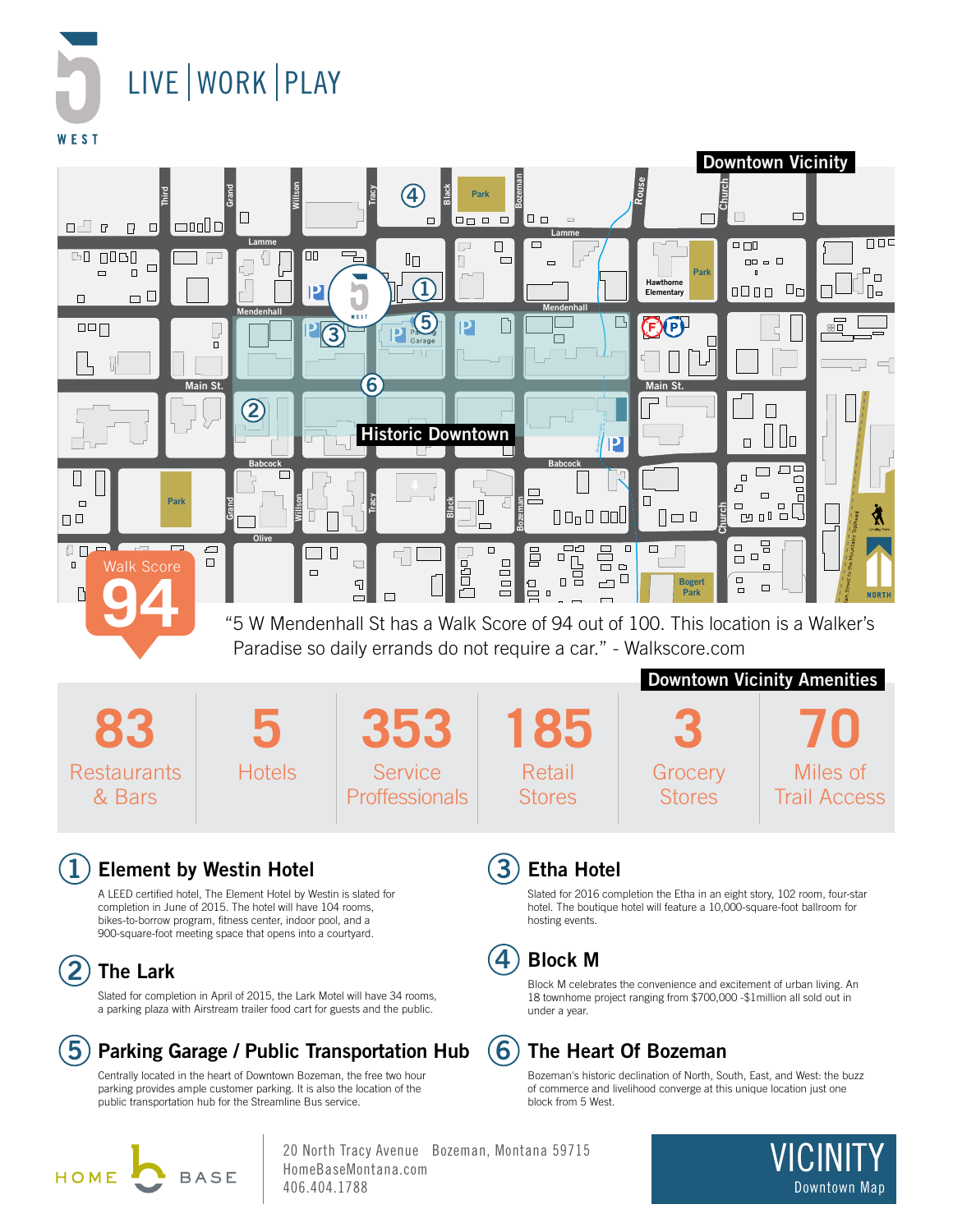



# **Building Wide** Amenities

- ▶ 1 Block off Historic Downtown Bozeman's Main Street
- Adjacent to Bozeman's Parking Garage & StreamLine Public Bus Transit
- Secure Elevators
- ▶ Thoughtful Design Blending Tradition and Innovation
- Flexible Floor Plans ▶
- ▶ Outdoor Courtyard with Organic Garden
- ▶ Close Proximity to Parks and Recreation
- Easy Access to 70+ Miles of Walking Trails  $\blacktriangleright$
- State-of-the-art Internet Technology Package
- ▶ 94/100 Walking Score as Rated by www.walkscore.com
- ▶ Walking Distance to:
	- 83 Restaurants & Bars
	- 85 Retail Stores
	- 353 Service Professionals
	- 5 Hotels
	- 3 Grocery Stores
	- Public Library, MSU, and Bozeman Deaconess Hospital
	- Numerous fitness centers and spas



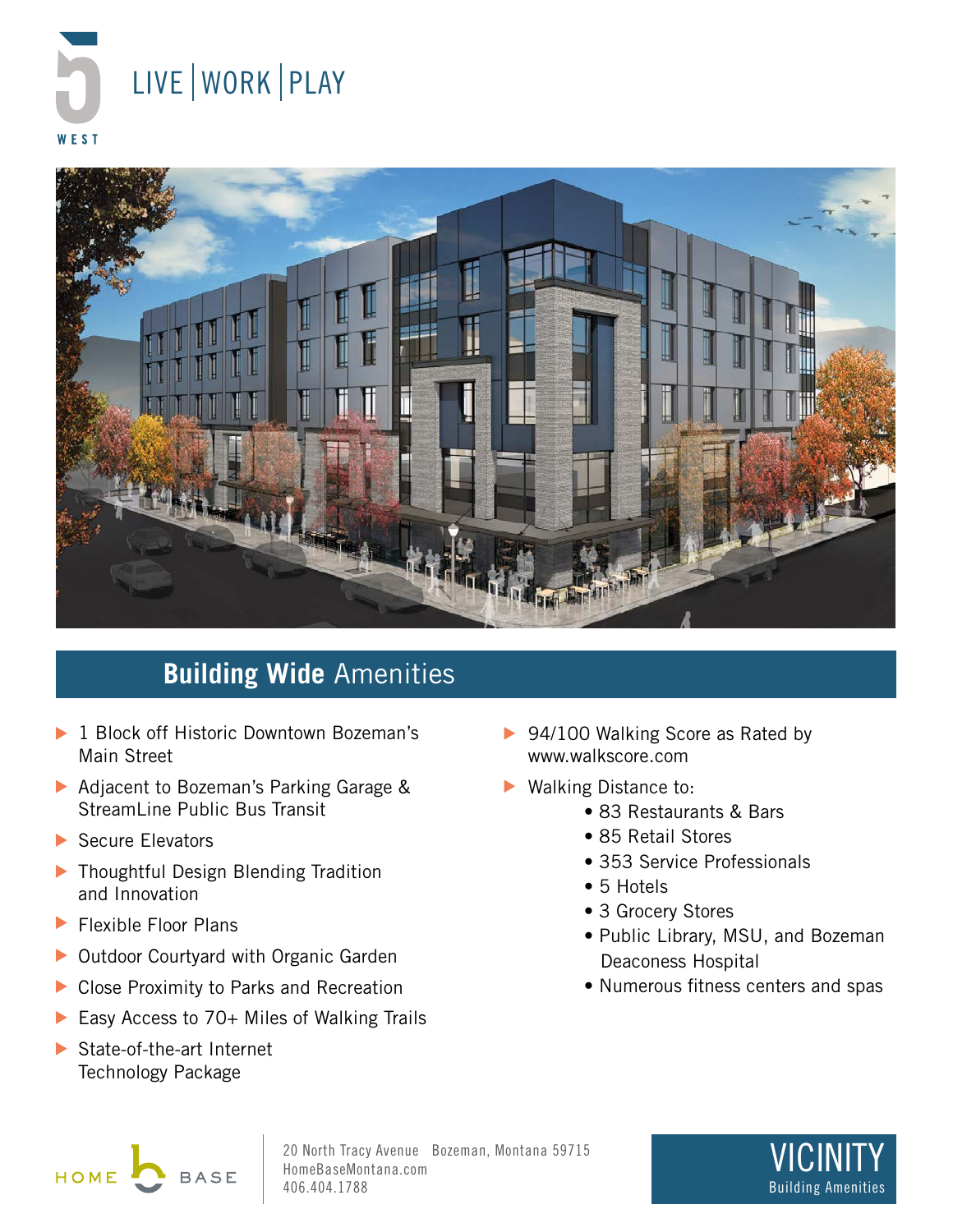



### **Corporate** Floor Amenities



On-site and Adjacent Off-site Structured Parking



Floorplans Maximized for Flexibility



Comprehensive Signage Plan



Walking Distance to over 353 Business Services, 83 Resteraunts & Bars



12' Ceiling Height



Formal Lobby Entrance



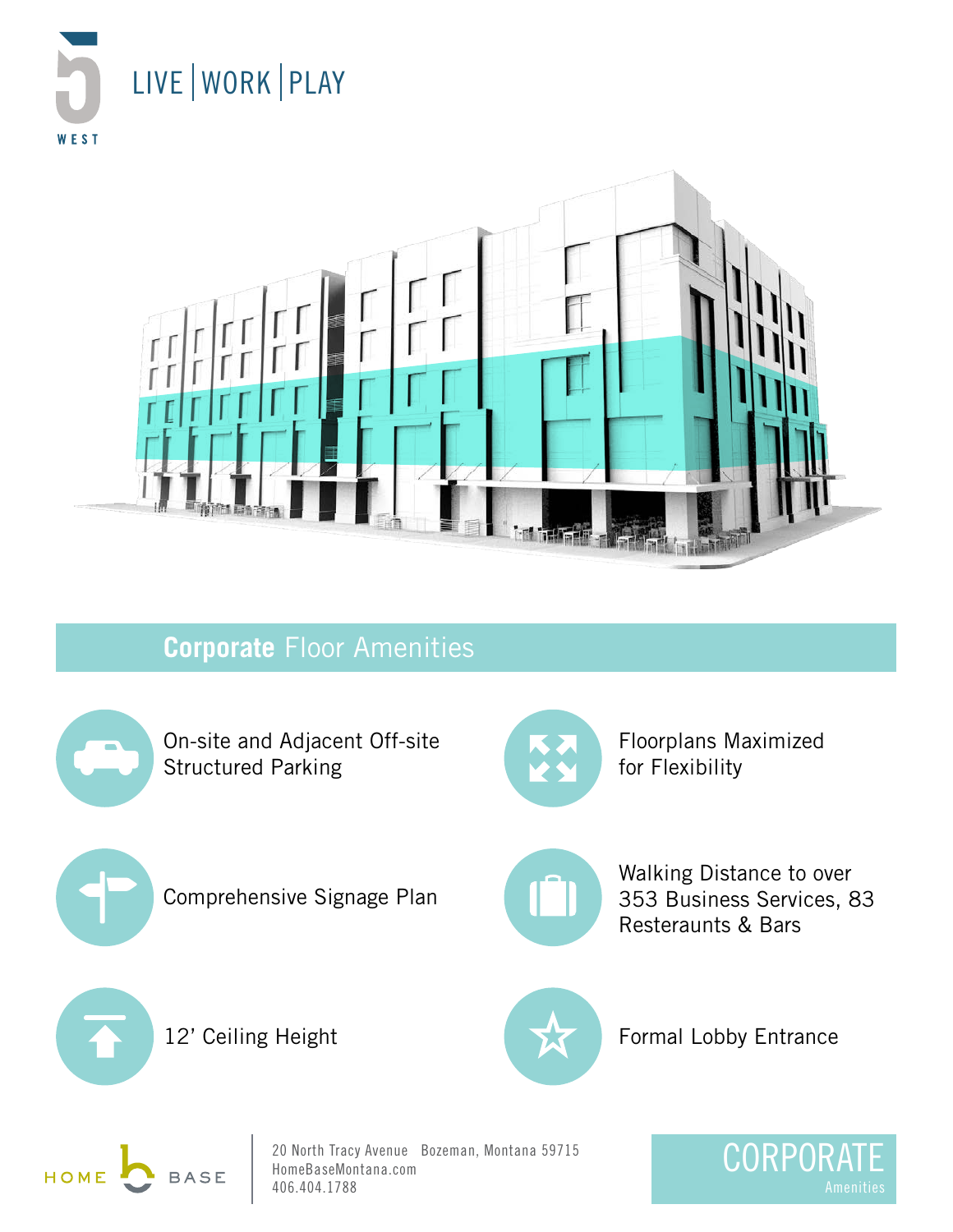



# **Corporate** Details

## **Details**

- Floors 2 and 3
- ▶ 19,800 gross square feet per floor
- High Visibility Location